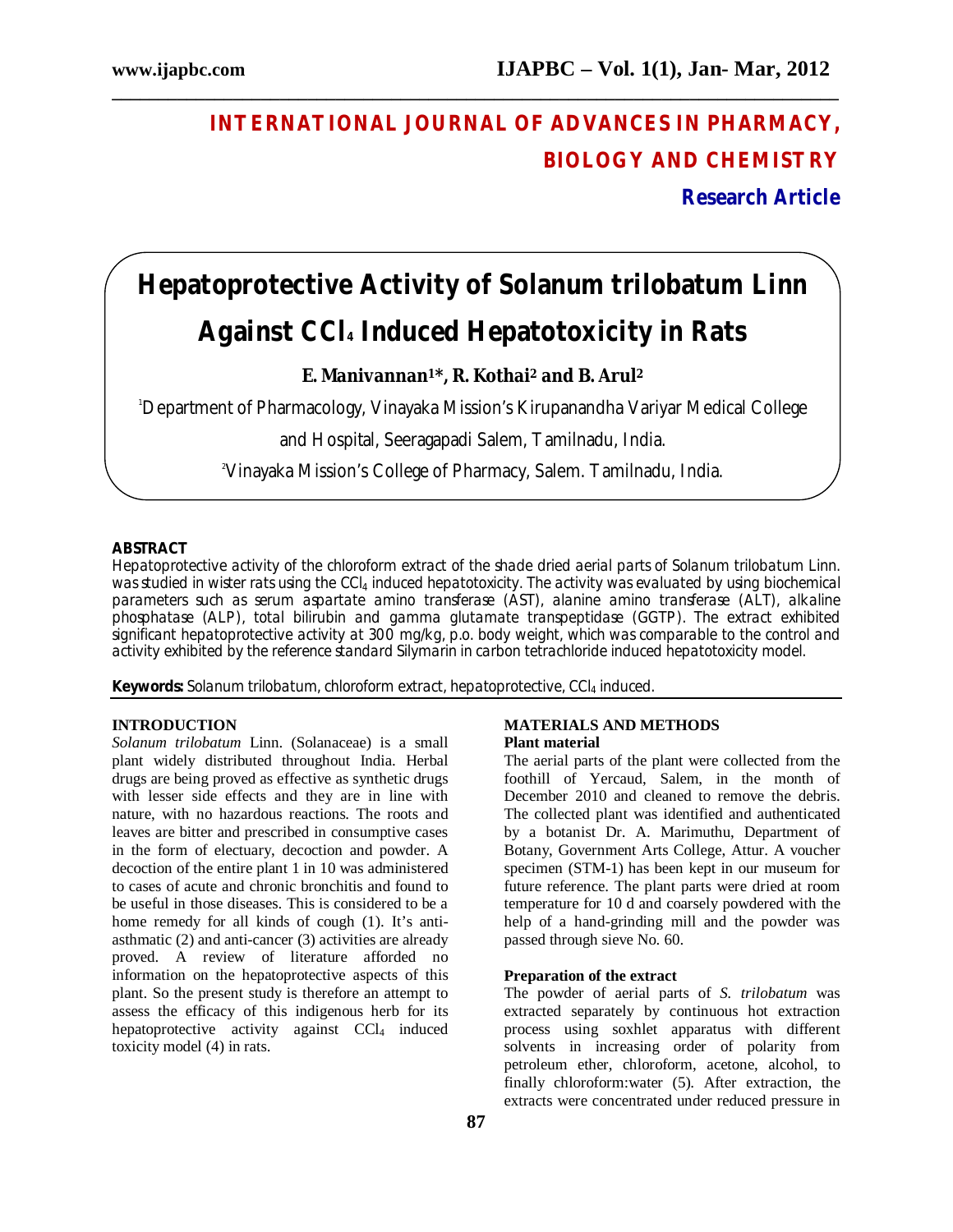tared vessel. The marc of crude drug powder was then once again subjected to successive extraction with other solvents and the extractive values were calculated with reference to the air-dried drug. The dry extracts were subjected to various chemical tests to detect the presence of different phytoconstituents.

#### **Test animals**

Wister rats of either sex and of approximately the same age, weighing about 150-175 g were used for the study. They were housed in polypropylene cages and fed with standard chow diet and water *ad libitum*. The animals were exposed to alternate cycle of 12 h of darkness and light each. Before each test, the animals were fasted for atleast 12 h. Male mice weighing about 20-25 g each were used for acute toxicity studies. The experimental protocols were subjected to the scrutinization of the Institutional Animal Ethics Committee and were cleared by the same.

## **Acute toxicity studies**

The animals were divided into control and test groups containing six animals each. The control group received the vehicle (1 % acacia) while the test groups got graded doses of different extracts orally and were observed for mortality till 48 h and the  $LD_{50}$ was calculated.

## **Hepatoprotective study**

For determining the hepatoprotective activity animals were divided into four groups containing 6 animals each. Group I served as normal control and received orally 1 ml of propylene glycol daily for 7 consecutive days. Group II was served as positive control and received  $\overline{CCl_4}$  followed by 1 ml of propylene glycol. Group III and IV were treated with chloroform extract of *S. trilobatum* (300 mg/kg, p.o.) and reference compound Silymarin (200 mg/kg, p.o.), respectively for 7 consecutive days.

On the seventh day 2 ml/kg, p.o. of  $CCl<sub>4</sub>$  (7) was administered 30 min of the last dose to all the rats except in group I. After 36 h, blood samples were withdrawn from all groups by cardiac puncture of nonanaesthetized rats. The biochemical parameters such as ALT (8), AST (9), ALP (10), total bilirubin  $(11)$ , total protein  $(12, 13)$  and GGTP  $(14)$  were estimated as reported earlier. A small portion of liver was cut from the animals from each group and preserved in neutral buffered formalin and was processed for paraffin embedding, following the standard microtechnique (15). 5  $\mu$  section of the livers stained with alum haemotoxylin and eosin and studied for degenerative and necrotic changes. Statistical analysis (16) was performed using

student's t-test. The values are represented as mean SEM. Level of significance was set at P<0.001.

#### **RESULTS**

**\_\_\_\_\_\_\_\_\_\_\_\_\_\_\_\_\_\_\_\_\_\_\_\_\_\_\_\_\_\_\_\_\_\_\_\_\_\_\_\_\_\_\_\_\_\_\_\_\_\_\_\_\_\_\_\_\_\_\_\_\_\_\_\_\_\_\_\_\_\_\_\_\_\_\_\_\_\_**

The plant *S. trilobatum* was collected from the foothill of Yercaud, Salem, air-dried and extracted by continuous hot extraction process using soxhlet apparatus. The average percentage yield of chloroform extract of *S. trilobatum* was found to be 3.2 % w/w. The  $LD_{50}$  was found to be 2893 mg/kg for chloroform extract of *S. trilobatum*.

The chloroform extract did not exhibit and toxic effects up to 1000 mg/kg when administered to mice as a single i.p. dose. The results of biochemical parameters revealed to the elevation of enzyme level in  $CCl_4$  treated group indicating that  $CCl_4$  induces damage to the liver. Liver tissue rich in both transaminase increased in patients with acute and hepatic diseases. AST, which is slightly elevated by cardiac necrosis is a more specific indicator of liver disease (17). A significant reduction was observed in AST, ALT, ALP, GGTP, total bilirubin and total protein levels in the animals treated with chloroform extract of *S. trilobatum*. The enzyme levels were almost restored to the normal. So the animals treated with chloroform extract of *S. trilobatum* exhibited statistically significant (P<0.001) protection against CCl<sup>4</sup> induced hepatotoxicity in rats, which is comparable to the reference compound Silymarin. The histopathological studies support the biochemical findings. Hepatotoxicity induced by  $CCl<sub>4</sub>$  manifested itself by the  $8<sup>th</sup>$  d with the liver showing massive degeneration enveloping the not so visible necrotic areas as compared to the normal. The liver sections of rats treated with the ethanolic extract were similar to liver sections of group IV and showed micro vesicular changes with mild congestion and widening of the sinusoids. There was no evidence of necrosis.

#### **DISCUSSION**

Carbon tetrachloride is one of the most commonly used hepatotoxins in the experimental study of liver disease. The hepatotoxic effects of  $\text{CC}l_4$  are largely due to its active metabolite, trichloromethyl radical (17, 18). These activated radicals bind covalently to the macromolecules and induce peroxidative degradation of membrane lipids of endoplasmic reticulum rich in polyunsaturated fatty acids. This leads to the formation of lipid peroxides. This lipid peroxidative degradation of biomembranes is one of the principal causes of hepatotoxicity of  $CCl<sub>4</sub>$  (19). This is evidenced by an elevation in the serum marker enzymes namely AST, ALT, ALP, GGTP, total bilirubin and total protein. Estimation of serum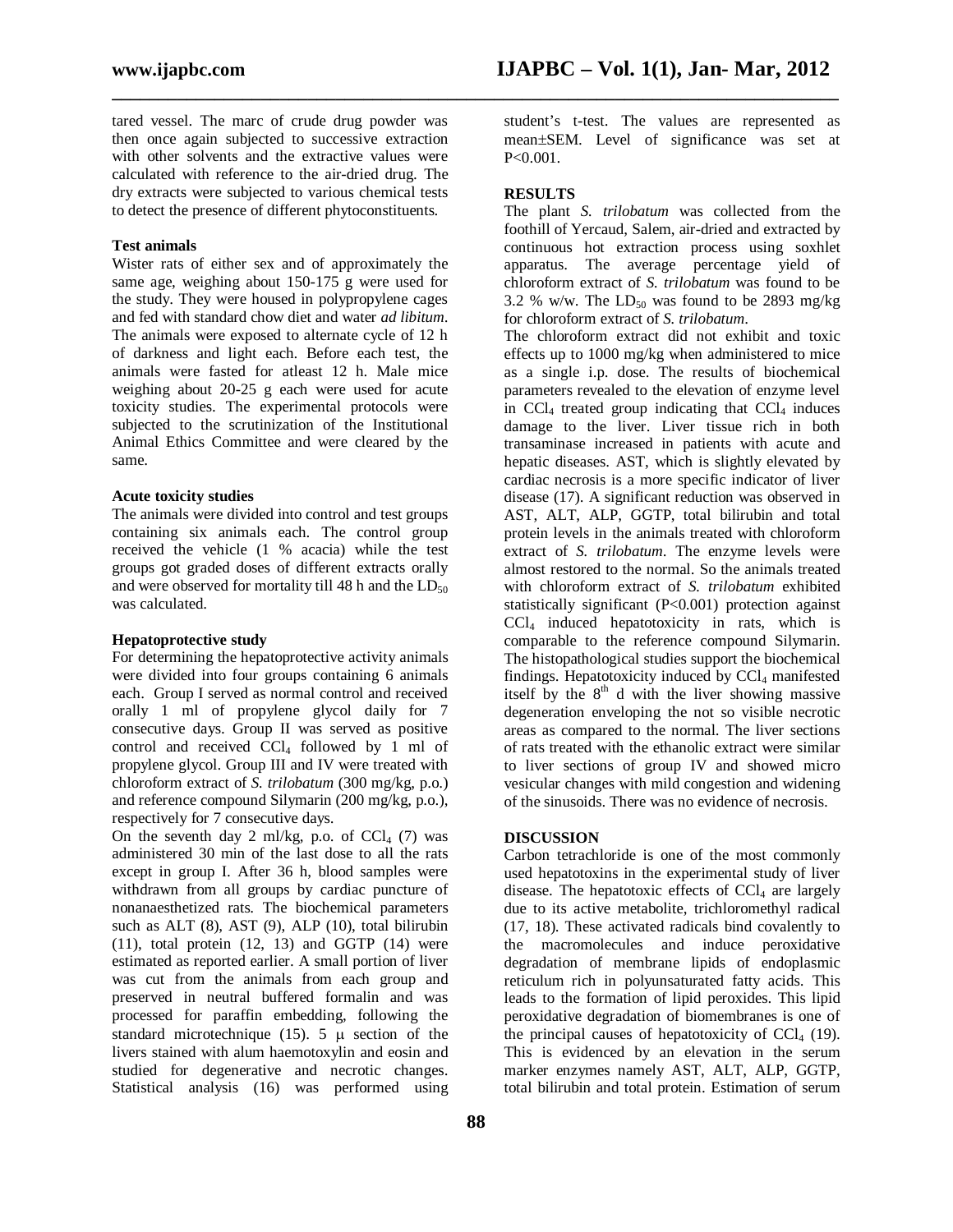transaminase levels gives a fairly good idea about the functional study of liver.

The efficacy of any hepatoprotective drug is dependent on its capacity of either reducing the harmful effect or maintaining the normal hepatic physiology, which has been disturbed by a hepatotoxin. The extracts decreased  $CCl<sub>4</sub>$  induced elevated levels of the enzymes in groups III and IV, indicates the production of structural integrity of hepatocytic cell membrane or regeneration of damaged liver cells by the extracts.

Histopathological examination of the liver section of the rats treated with toxican showed intense centrilobular necrosis and vascuolisation. The rats treated with extracts alone with toxicant showed sign of protection against these toxicants to considerable extent as evident from formation of normal hepatic cards and absence of necrosis and vascuoles.

Decrease in serum bilirubin after treatment with extract in liver damage indicated the effectiveness of the extracts in normal functional status of the liver. So, the result of present investigation indicates that the chloroform extract of *S. trilobatum* possess good hepatoprotective activity. Further investigation are required o characterize the active hepatoprotective principle and its mechanism of action.

| Table 1: Effect of chloroform extract of S. trilobatum on CCl <sub>4</sub> induced hepatotoxicity in rats |  |
|-----------------------------------------------------------------------------------------------------------|--|
|-----------------------------------------------------------------------------------------------------------|--|

**\_\_\_\_\_\_\_\_\_\_\_\_\_\_\_\_\_\_\_\_\_\_\_\_\_\_\_\_\_\_\_\_\_\_\_\_\_\_\_\_\_\_\_\_\_\_\_\_\_\_\_\_\_\_\_\_\_\_\_\_\_\_\_\_\_\_\_\_\_\_\_\_\_\_\_\_\_\_**

| <b>Treatment</b> | Dose           | AST              | <b>ALT</b>        | <b>ALP</b>       | GGTP             | <b>Total Protein</b> | <b>Total bilirubin</b> |
|------------------|----------------|------------------|-------------------|------------------|------------------|----------------------|------------------------|
|                  | $mg/kg$ , p.o. | U/L              | U/L               | U/L              | U/L              | mg/dl                | mg/dl                  |
| Normal           | ml             | 112.17+4.49      | $40.17 \pm 1.88$  | $174.33\pm 6.53$ | $112.67 + 4.41$  | $5.93+0.06$          | $0.47 \pm 0.003$       |
| Control $(CCl4)$ | 1.25 ml/kg     | 185.50±4.98      | $110.67 \pm 3.27$ | 268.67±5.22      | 240.50±3.51      | $2.77 \pm 0.10$      | $0.98 + 0.02$          |
| Chloroform       | 300            | $130.33 + 5.72*$ | $51.50 + 2.37*$   | 196.83+8.49*     | $132.50 + 7.11*$ | $3.83+0.12*$         | $0.78 + 0.002*$        |
| of<br>extract    |                |                  |                   |                  |                  |                      |                        |
| S.trilobatum     |                |                  |                   |                  |                  |                      |                        |
| Silvmarin        | 200            | $121.67\pm4.90*$ | $45.33 \pm 1.79*$ | $182.50 + 8.41*$ | $124.33 + 5.23*$ | $4.62 + 0.03*$       | $0.67+0.003*$          |

\**P*<0.001 when compared with control. Number of individuals used=6 in each group. Days of drug treatment=7. Values are expressed as meanS.E.

#### **REFERENCES**

- 1. Kirtikar KR and Basu BD. Indian Medicinal Plants, 2<sup>nd</sup> Edn., Vol.III, Bishen Singh Mahendrapal Singh Dehradun. 1993:1762- 63.
- 2. Govindan S, Viswanathan S, Vijayasekaran V and Alagappan R. A pilot study on the clinical efficacy of Solanum xanthocarpum and Solanum trilobatum in bronchial asthma. J Ethnopharmacol. 1999;66(2):205- 10.
- 3. Mohanan PV and Devi KS, Cytotoxic potential of the preparations from Solanum trilobatum and the effect of sobatum on tumour reduction in mice. Cancer Lett. 1997;110(1-2):71-6.
- 4. Maclean AEM. Models of Liver diseases. Karger, Tiffenia, Italy. 1975:2-8.
- 5. Kokate CK. Practical Pharmacognosy, 3rd Edn., Vallabh Prakashan, New Delhi. 1994:107-109.
- 6. Ghosh MN. Fundamentals of Experimental Pharmacology, 2<sup>nd</sup> Edn., Scientific book agency, Kolkatta. 1984:153-158.
- 7. Mohideen S, Ilavarasan R Sasikala E and Thirumalaikumaran R. Hepatoprotective activity of Nigella sativa Linn. Ind J Pharm Sci. 2003;65(5):550-551.
- 8. Reitman S and Frankel S. A colorimetric method for the determination of serum glutamate oxaloacetic acid and glutamic pyruvate transaminases. Am J Cl Path. 1957;28(4):56-63.
- 9. Armilage P and Berry G. Statistical methods of Medical Research, 2<sup>nd</sup> Edn., Blackwell Scientific Publications, Oxford. 1985:186- 192.
- 10. Kind PRN and King EJ. Determination of serum alkaline phosphatase. Clin Path. 1954;7:322-326.
- 11. Burtis CA and Ashwood ER. Tietz Fundamentals of Clinical Chemistry, WB Saunders and company, Philadelphia. 1996:539-552.
- 12. Reinhold JG. Standard methods of Clinical chemistry. M. Reiner, 1<sup>st</sup> Edn., Academic Press, New York. 1953:88-96.
- 13. Henry RJ, Cannon DC and Winkelman JW. Clinical Chemistry 2<sup>nd</sup> Edn., Harper and Row, New York. 1974:881-890.
- 14. Szasz G. A kinetic photometric method for serum gamma-glutamyl transpeptidase. Clin Chem. 1969;15(2):124-36.
- 15. Galigher AE and Kozloff EN. Essential Practical Microtechnique, 2<sup>nd</sup> Edn., Lea and Febiger, Philadelphia. 1971:197-210.